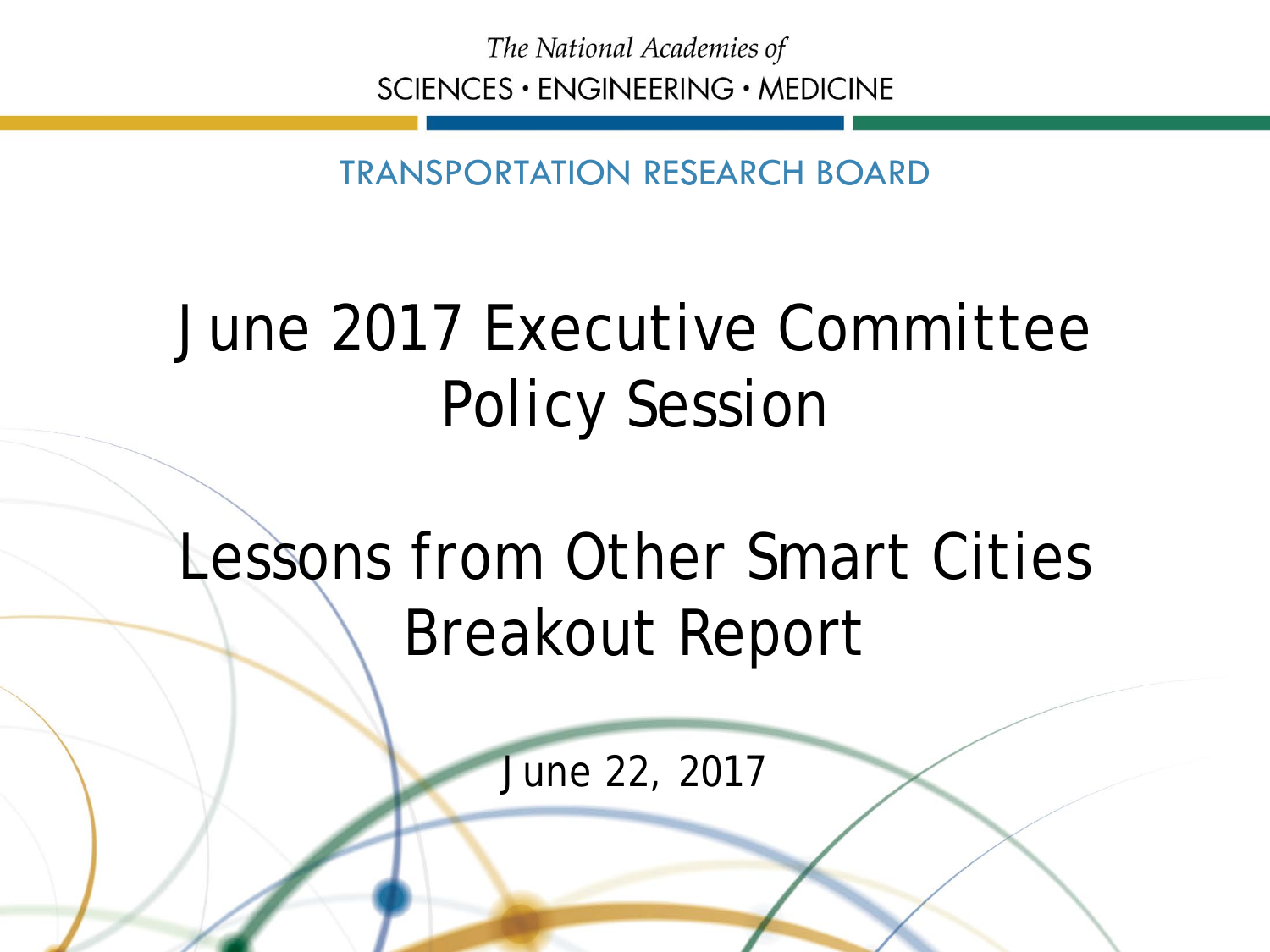# Key Themes (1)

- Cities continue to look for advice/information after the SM challenge was done
- Scalability and data management are problematic (data analytics, overload, regulations)
- The broad challenge is one level up housing, gentrification, poor pushed out to fringe communities with poor transit/shared mobility. (Partner with other academies?)
- What are the unintended consequences of smart cities, AVs, shared mobility? (Would this drive a policy study?)

The National Academies of  $SCIENCES · ENGINEERING · MEDICINE$ 

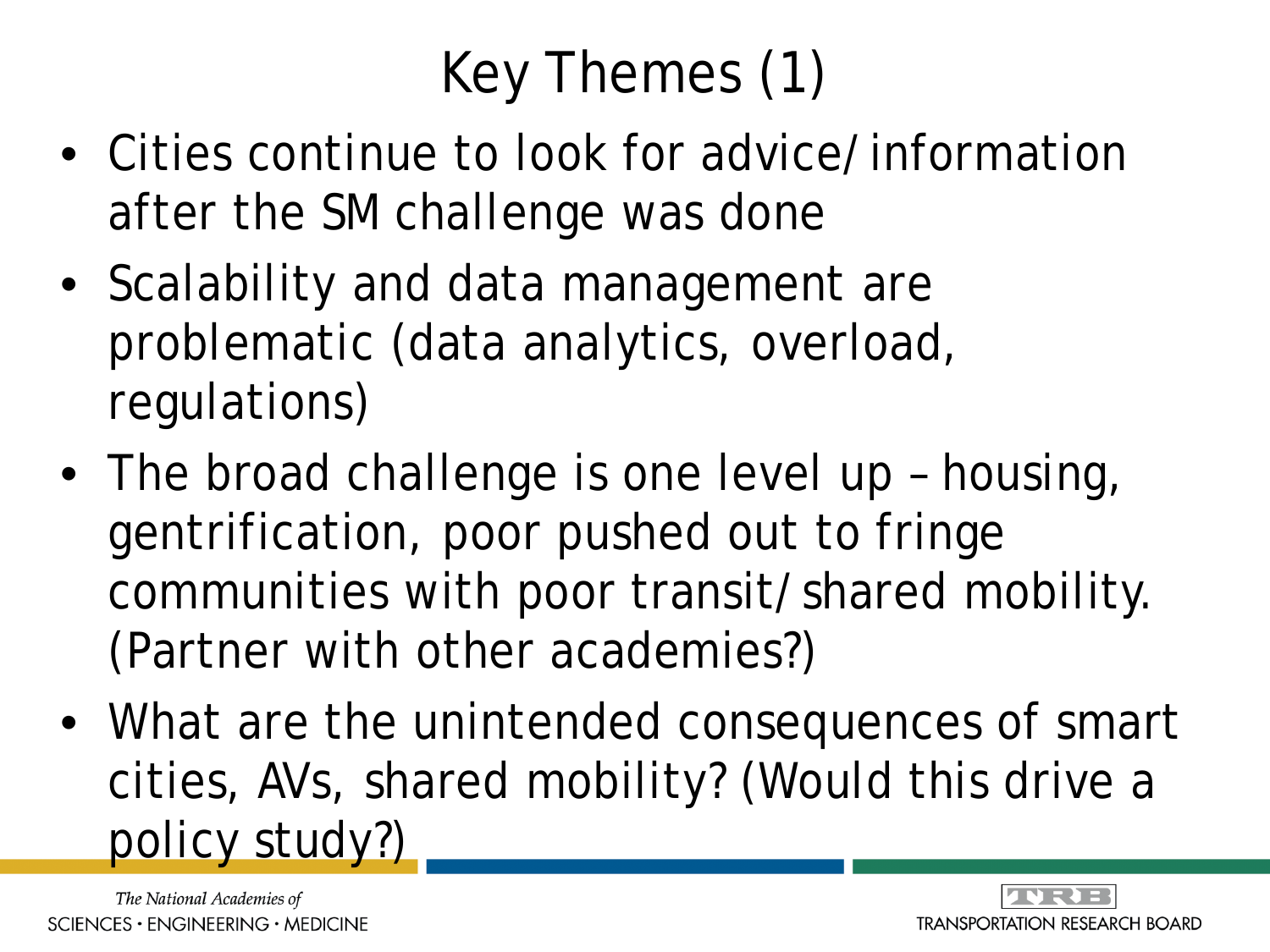# Key Themes (2)

- Procurement processes deter innovation.
- A lot of cities not selected were engaged to think about digitization, achieved smaller doable projects.
- Transportation is more mature than other smart city components and is in the 'driver's seat'
- Incentive-based approach by US DoT was new and a small amount of money had big impacts in gaining citizen engagement and project initiation.

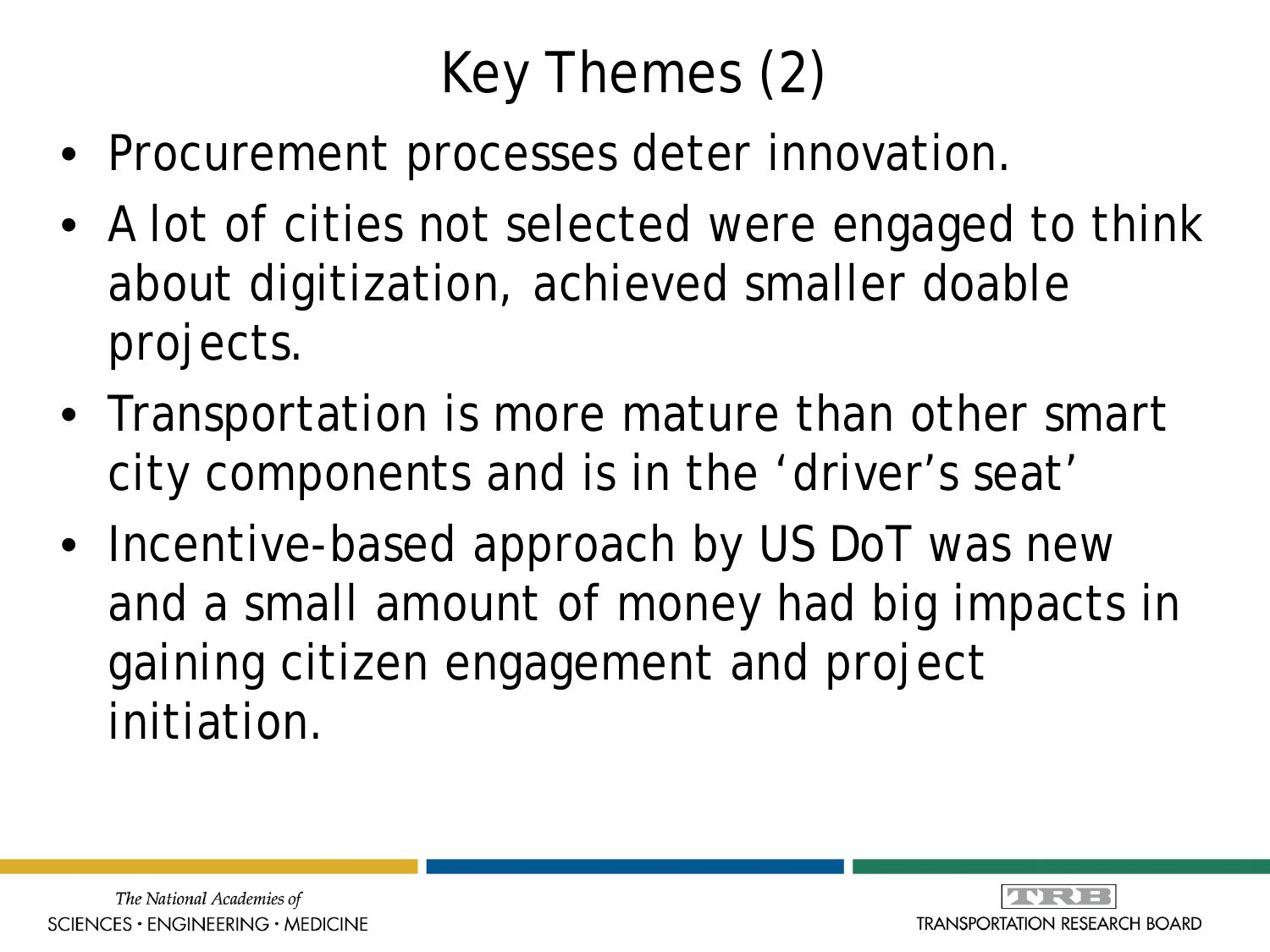## Potential Actions for TRB 91)

- TRB annual meeting papers lots of work in both data and policy committees on modeling future choices by users so organize these in some special sessions
- Policy studies
	- How does the long-range planning process get changed (portals /dashboards extracted from big data)?
	- Inventory of projects because cities want/need a common source of information on what works
	- Lessons learned registry is needed for progress
	- Identifying the role of the private sector in leading and funding smart cities.